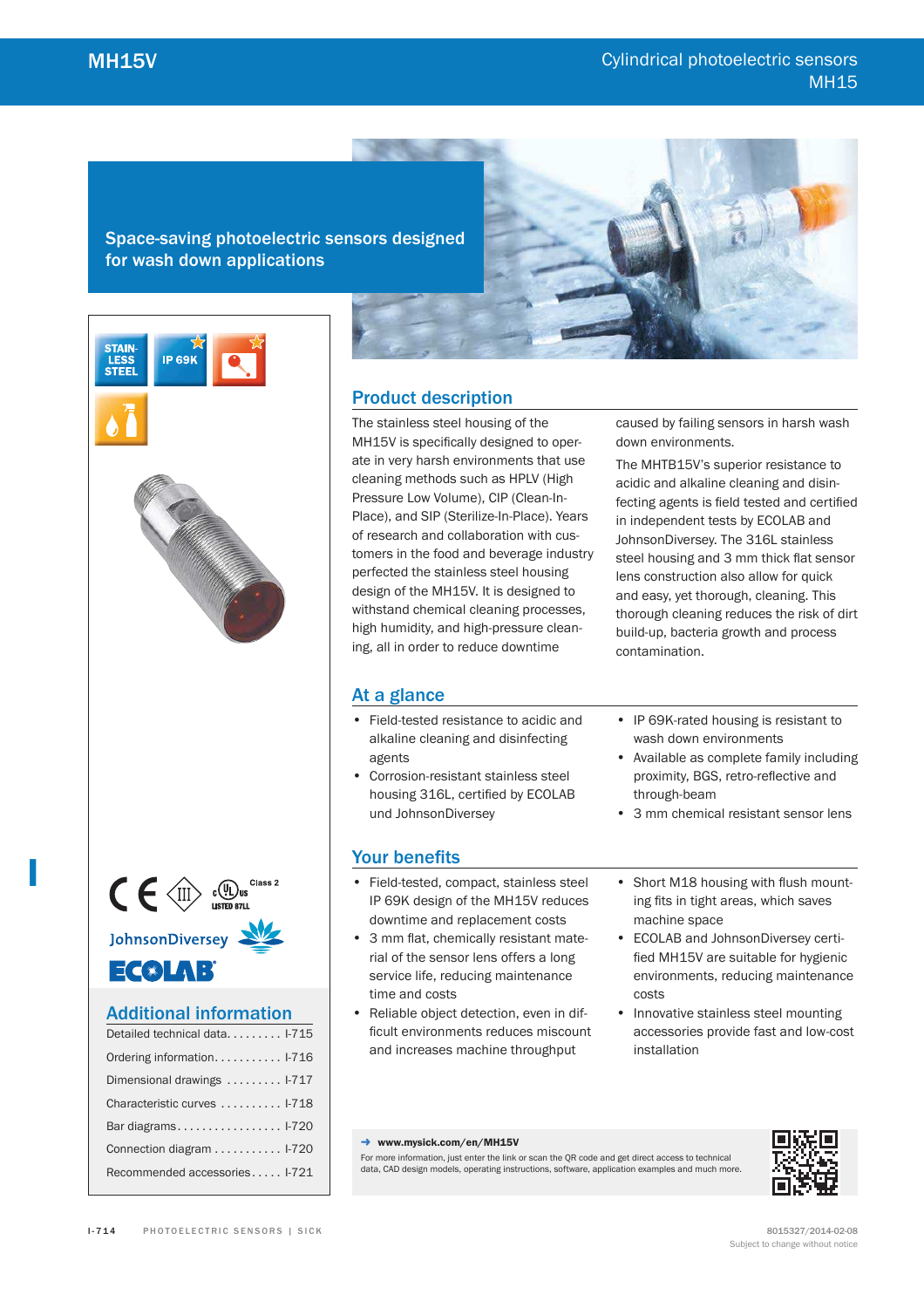# Detailed technical data

# Features

|                                 | MHTB15V                        | <b>MHT15V</b>                               | <b>MHL15V</b>                             | MHSE15V                                |
|---------------------------------|--------------------------------|---------------------------------------------|-------------------------------------------|----------------------------------------|
| Sensor principle                | Photoelectric proximity sensor |                                             | Photoelectric retro-<br>reflective sensor | Through-beam photo-<br>electric sensor |
| <b>Detection principle</b>      | Background suppres-<br>sion    | Energetic                                   | Standard optics                           | -                                      |
| Housing design (light emission) | Cylindrical, straight          |                                             |                                           |                                        |
| <b>Housing length</b>           | 52.9 mm                        |                                             |                                           |                                        |
| Thread diameter (housing)       | $M18 \times 1$                 |                                             |                                           |                                        |
| Sensing range max.              | 3 mm  300 mm $^{1}$            | 10 mm  350 mm $^{1}$<br>(depending on type) | $0.035$ m  5 m <sup>2)</sup>              | 0 m 5 m                                |
| Sensing range                   | 3 mm  300 mm                   | 10 mm  250 mm<br>(depending on type)        | $0.035$ m $\ldots$ 3.5 m <sup>2)</sup>    | 0 m 3.8 m                              |
| Type of light                   | Visible red light              | Infrared light                              | Visible red light                         |                                        |
| Light source $3)$               | <b>PinPoint LED</b>            | <b>LED</b>                                  |                                           |                                        |
| Angle of dispersion             | $\qquad \qquad -$              | Approx. 4.5°                                | Approx. 1.5°                              |                                        |
| Wave length                     | 650 nm                         | 950 nm                                      | 650 nm                                    |                                        |
| Adjustment                      | Potentiometer, 270 °           |                                             |                                           |                                        |

 $1)$  Object with 90 % reflectance (referred to standard white, DIN 5033)

2) PL80A.

<sup>3)</sup> Average service life of 100,000 h at  $T_A$  = +25 °C.

### Mechanics/electronics

|                                      | MHTB15V                            | <b>MHT15V</b>                                      | <b>MHL15V</b>      | <b>MHSE15V</b>   |
|--------------------------------------|------------------------------------|----------------------------------------------------|--------------------|------------------|
| Supply voltage <sup>1)</sup>         | 10 V DC  30 V DC                   |                                                    |                    |                  |
| Ripple <sup>2)</sup>                 | $\leq 5 V_{\text{pp}}$             |                                                    |                    |                  |
| Power consumption 3)                 | $\leq 30$ mA                       |                                                    |                    |                  |
| Output type                          | PNP/NPN (depending on type)        |                                                    |                    |                  |
| Switching mode                       |                                    | Dark-switching/Light switching (depending on type) |                    |                  |
| Signal voltage PNP HIGH/LOW          | Uv - $(< 2.9 V) / ca. 0 V$         |                                                    |                    |                  |
| Signal voltage NPN HIGH/LOW          | Uv / < 2.9 V                       |                                                    |                    |                  |
| Output current I <sub>max.</sub>     | $\leq$ 100 mA <sup>4)</sup>        | $\leq 100$ mA                                      |                    |                  |
| Response time 5)                     | $\leq$ 0.72 ms                     | $\leq$ 1.25 ms                                     |                    | $\leq 1.4$ ms    |
| Switching frequency <sup>6)</sup>    | 700 Hz                             | 400 Hz                                             |                    | 350 Hz           |
| Connection type $7$                  | Male connector, M12                |                                                    |                    |                  |
| <b>Circuit protection</b>            | A 8), C 9), D 10)                  |                                                    |                    |                  |
| <b>Protection class</b>              | III                                |                                                    |                    |                  |
| Weight                               | 50 <sub>g</sub>                    |                                                    |                    | 100 <sub>g</sub> |
| <b>Polarisation filter</b>           |                                    |                                                    | $\boldsymbol{\nu}$ |                  |
| <b>Housing material</b>              | Stainless steel V4A (1.4404, 316L) |                                                    |                    |                  |
| <b>Optics material</b>               | <b>PMMA</b>                        |                                                    |                    |                  |
| <b>Enclosure rating</b>              | IP 67, IP 68, IP 69K               |                                                    |                    |                  |
| Ambient operating temperature 11)12) | $-25 °C$ +55 °C                    |                                                    |                    |                  |
| Ambient storage temperature          | $-25 °C  +70 °C$                   |                                                    |                    |                  |
| <sup>1)</sup> Limit values.          |                                    | 7) With gold plated contact pins.                  |                    |                  |

<sup>2)</sup> May not exceed or fall short of  $\mathsf{V}_{\mathsf{S}}$  tolerances.

<sup>3)</sup> Without load.

4) Reduced output current at ambient operating temperatures > 50 °C: IAmax = 50 mA.

5) Signal transit time with resistive load. 6) With light/dark ratio 1:1.

 $10$ ) D = outputs overcurrent and short-circuit protected.  $11)$  Use at higher ambient temperatures reduce the sender LED lifetime.

 $8$ ) A =  $V_s$  connections reverse-polarity protected.

 $12$ ) +100 °C for 15 minutes.

 $9$ ) C = interference suppression.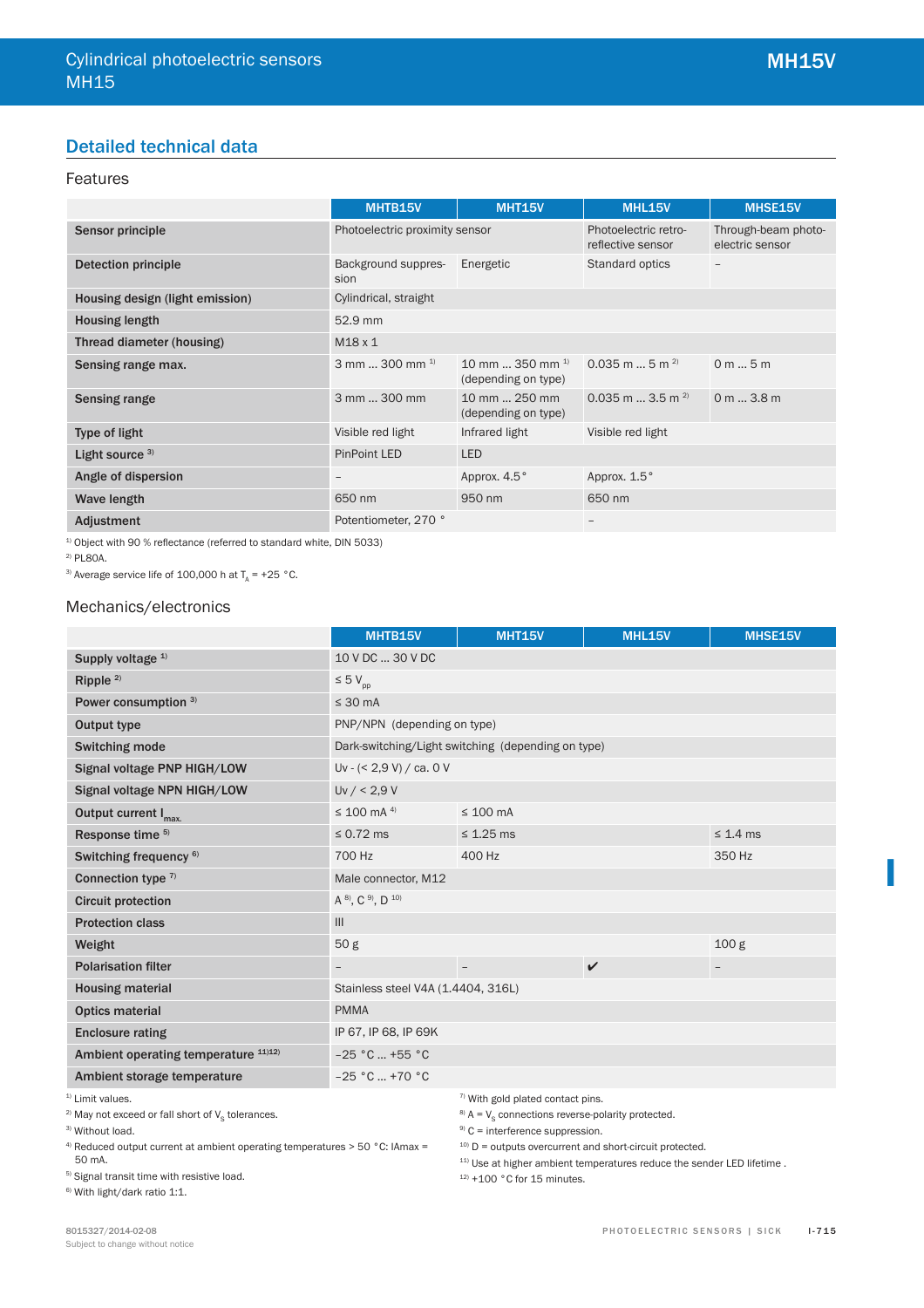# Ordering information

Other models available at www.mysick.com/en/MH15V

## MHTB15V

- Sensor principle: photoelectric proximity sensor
- Detection principle: background suppression
- Adjustment: potentiometer, 270 °

| Sensing range<br>max. $1$ | Light spot size<br>(distance) | Output<br>type | <b>Switching</b><br>mode | <b>Connection</b>    | <b>Connection</b><br>diagram | <b>Model name</b> | Part no. |
|---------------------------|-------------------------------|----------------|--------------------------|----------------------|------------------------------|-------------------|----------|
| 3 mm<br>300 mm            |                               | <b>PNP</b>     | Dark-switching           | Connector M12, 4-pin | $Cd-066$                     | MHTB15-P3267V     | 1047160  |
|                           | $\varnothing$ 7 mm            |                | Light switching          | Connector M12, 4-pin | Cd-066                       | MHTB15-P3367V     | 1046537  |
|                           | $(100 \, \text{mm})$          | <b>NPN</b>     | Dark-switching           | Connector M12, 4-pin | Cd-066                       | MHTB15-N3267V     | 1047159  |
|                           |                               |                | Light switching          | Connector M12, 4-pin | Cd-066                       | MHTB15-N3367V     | 1046536  |

 $1)$  Object with 90 % reflectance (referred to standard white, DIN 5033)

### MHT15V

- Sensor principle: photoelectric proximity sensor
- Detection principle: energetic
- Adjustment: potentiometer, 270 °

| <b>Sensing range</b><br>max. $1$ | Light spot size<br>(distance) | <b>Output</b><br>type | <b>Switching</b><br>mode | <b>Connection</b>    | <b>Connection</b><br>diagram | <b>Model name</b> | Part no.     |
|----------------------------------|-------------------------------|-----------------------|--------------------------|----------------------|------------------------------|-------------------|--------------|
|                                  |                               | <b>PNP</b>            | Dark-switching           | Connector M12, 4-pin | Cd-066                       | MHT15-P3217V      | 1043805      |
| $10 \text{ mm}$                  | $\varnothing$ 20 mm           |                       | Light switching          | Connector M12, 4-pin | $Cd-066$                     | MHT15-P3317V      | 1043806      |
| 100 mm<br>$(100 \, \text{mm})$   |                               |                       | Dark-switching           | Connector M12, 4-pin | $Cd-066$                     | MHT15-N3217V      | 1043803      |
|                                  |                               | <b>NPN</b>            | Light switching          | Connector M12, 4-pin | $Cd-066$                     | MHT15-N3317V      | 1043804      |
|                                  |                               |                       | Dark-switching           | Connector M12, 4-pin | $Cd-066$                     | MHT15-P3247V      | 1043810      |
| $10 \text{ mm}$<br>350 mm        | $\varnothing$ 50 mm           | <b>PNP</b>            | Light switching          | Connector M12, 4-pin | $Cd-066$                     | MHT15-P3347V      | 1043811      |
|                                  | $(350 \, \text{mm})$          |                       | Dark-switching           | Connector M12, 4-pin | $Cd-066$                     | MHT15-N3247V      | 1043808      |
|                                  |                               |                       | <b>NPN</b>               | Light switching      | Connector M12, 4-pin         | $Cd-066$          | MHT15-N3347V |

 $1)$  Object with 90 % reflectance (referred to standard white, DIN 5033)

### MHL15V

**I**

- Sensor principle: photoelectric retro-reflective sensor
- Detection principle: standard optics

| Sensing range<br>max. $1$ | Light spot size<br>(distance) | Output<br>type | <b>Switching</b><br>mode | <b>Connection</b>    | <b>Connection</b><br>diagram | <b>Model name</b> | Part no.     |         |
|---------------------------|-------------------------------|----------------|--------------------------|----------------------|------------------------------|-------------------|--------------|---------|
|                           |                               | <b>PNP</b>     | Dark-switching           | Connector M12, 4-pin | Cd-066                       | MHL15-P3236V      | 1043814      |         |
| $0.035$ m $$ 5 m          | $Ø$ 80 mm                     |                | Light switching          | Connector M12, 4-pin | Cd-066                       | MHL15-P3336V      | 1043815      |         |
|                           | (3.5 m)                       |                |                          | Dark-switching       | Connector M12, 4-pin         | Cd-066            | MHL15-N3236V | 1043812 |
|                           |                               | <b>NPN</b>     | Light switching          | Connector M12, 4-pin | Cd-066                       | MHL15-N3336V      | 1043813      |         |

 $1)$  PL80A.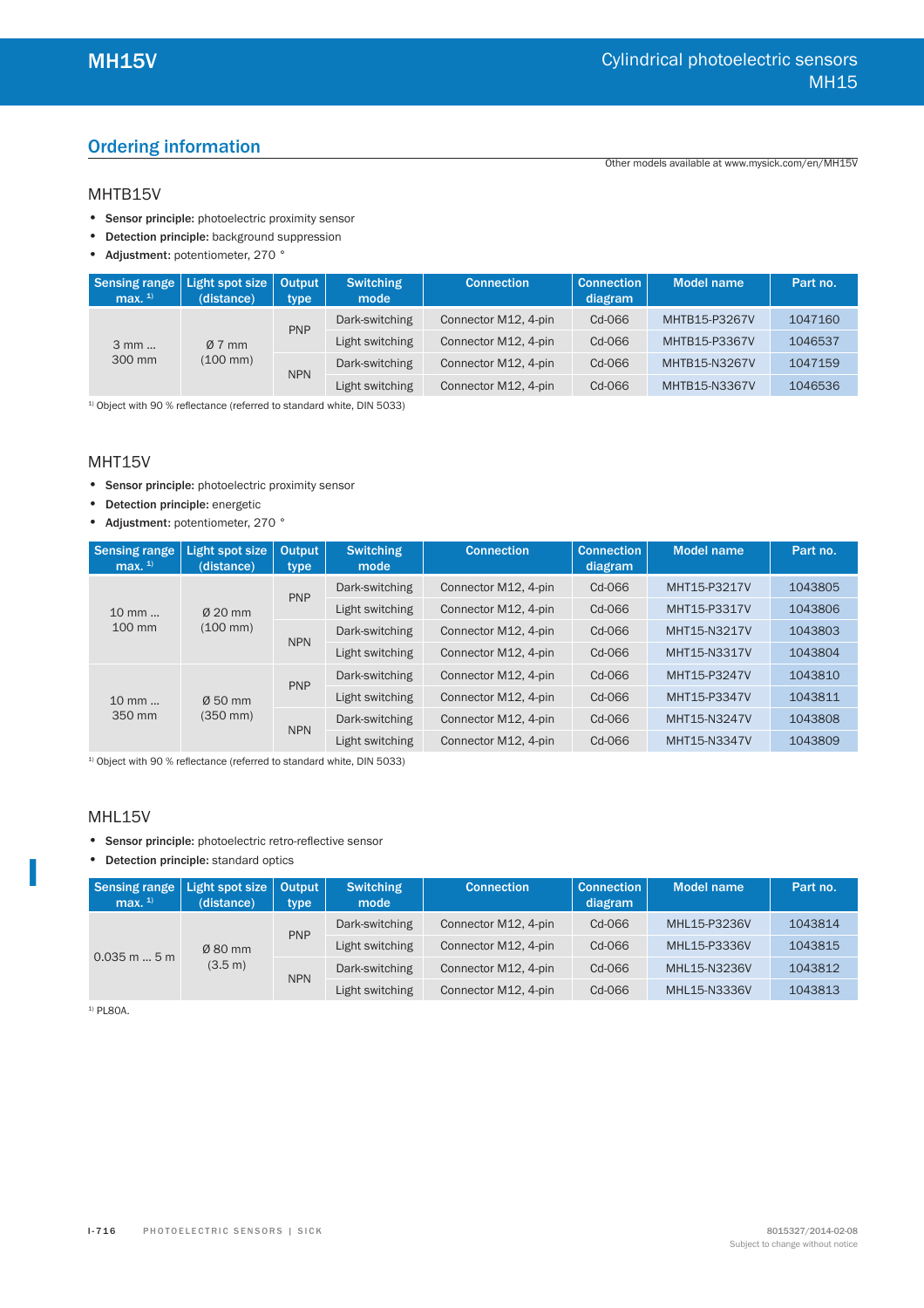Dimensions in mm (inch)

# MHSE15V

• Sensor principle: through-beam photoelectric sensor

| Sensing range   Light spot size   Output  <br>max. | (distance) | type       | <b>Switching</b><br>mode | <b>Connection</b>    | <b>Connection</b><br>diagram | <b>Model name</b> | Part no. |
|----------------------------------------------------|------------|------------|--------------------------|----------------------|------------------------------|-------------------|----------|
| $\varnothing$ 65 mm (4 m)<br>0 m 5 m               |            | <b>PNP</b> | Dark-switching           | Connector M12, 4-pin | Cd-057                       | MHSE15-P3236V     | 1043818  |
|                                                    |            |            | Light switching          | Connector M12, 4-pin | Cd-057                       | MHSE15-P3336V     | 1043819  |
|                                                    |            |            | Dark-switching           | Connector M12, 4-pin | Cd-057                       | MHSE15-N3236V     | 1043816  |
|                                                    |            | <b>NPN</b> | Light switching          | Connector M12, 4-pin | Cd-057                       | MHSE15-N3336V     | 1043817  |

# Dimensional drawings

### **MHTB15V**



- 1 Connector M12, 4-pin
- 2 Sensing range adjustment: potentiometer, 270°
- 3 Status indicator LED, yellow: Status of received light beam
- 4 Optical axis, sender
- 5 Optical axis, receiver
- 6 Standard direction of the material being detected

**MHT15V** 



- 1 Connector M12, 4-pin
- 2 Sensitivity adjustment 270°
- 3 Yellow LED indicator,-lights continuously: Light reception> reserve factor 1.3-blinks: Light reception, reserve factor > 1.0 ... < 1.3

4 Optical axis, sender

5 Optical axis, receiver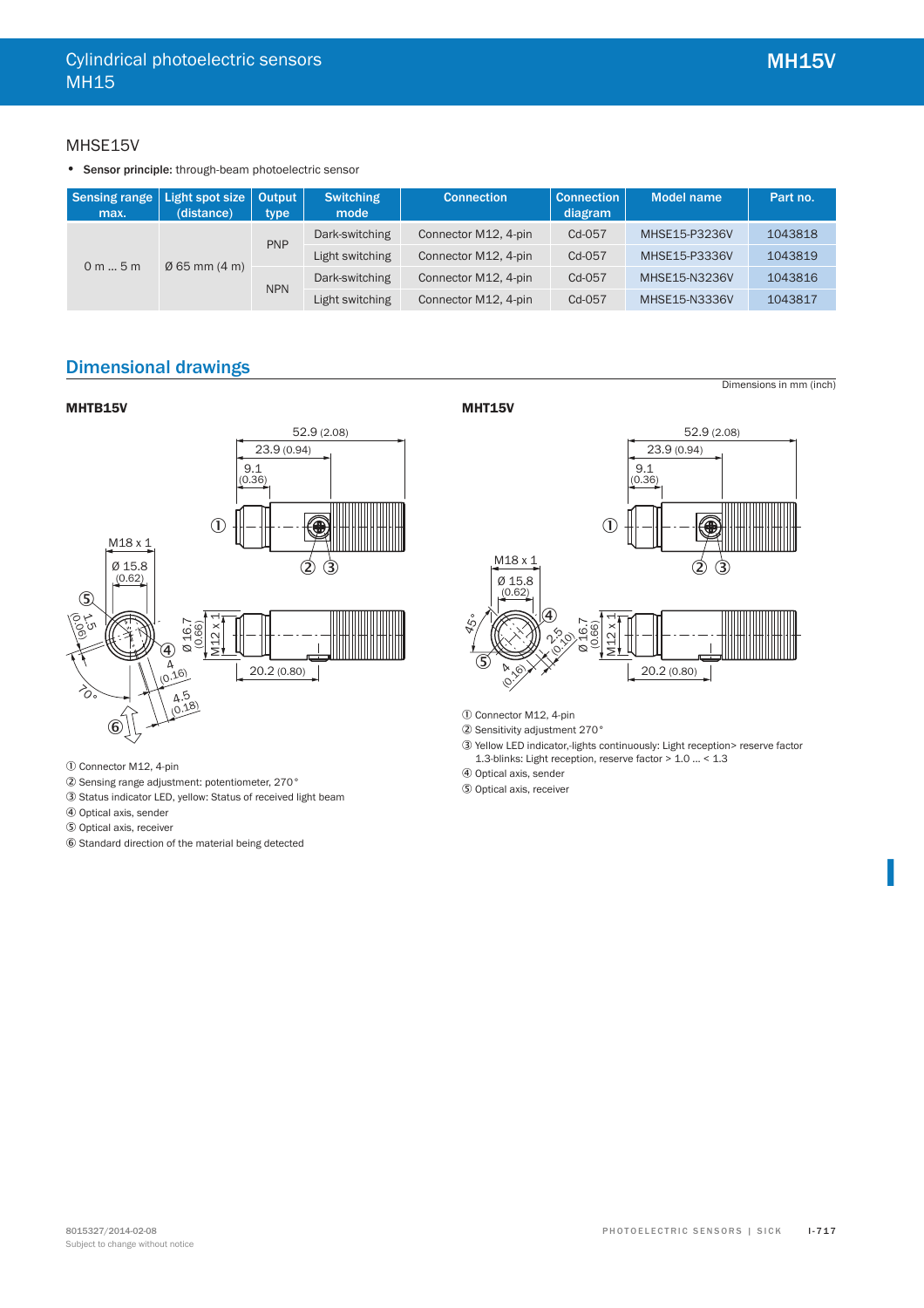#### **MHL15V**



- 1 Connector M12, 4-pin
- 2 Yellow LED indicator,-lights continuously: Light reception> reserve factor 1.5-blinks: Light reception, reserve factor > 1 ... < 1.5
- 3 Optical axis, sender
- 4 Optical axis, receiver

# Characteristic curves

## Black-white shift

### **MHTB15V**

**I**



1 Sensing range on black, 6 % remission 2 Sensing range on gray, 18 % remission 3 Sensing range on white, 90 % remission

#### **MHSE15V**



1 Connector M12, 4-pin

2 Yellow LED indicator– lights continuously: Light reception, Reserve factor > 1

3 Optical axis, sender

4 Optical axis, receiver





<sup>1</sup> Sensing range on black, 6 % remission

2 Sensing range on gray, 18 % remission

3 Sensing range on white, 90 % remission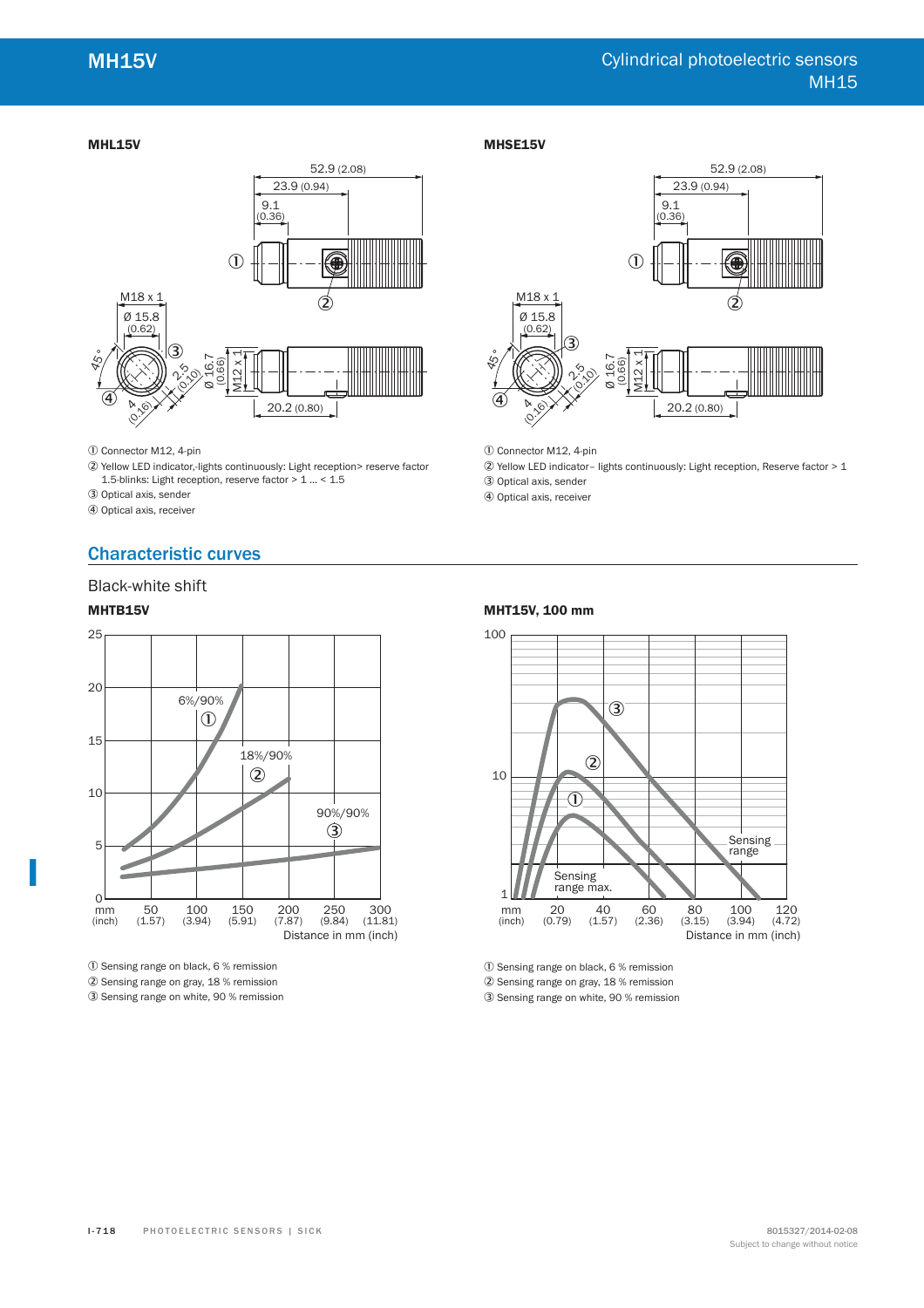### **MHT15V, 350 mm**



1 Sensing range on gray, 18 % remission

2 Sensing range on white, 90 % remission

# Operating reserve

### **MHL15V**



**1** PL80A 2 P250 4 PL50A, PL40A 6 PL20A

#### **MHSE15V**

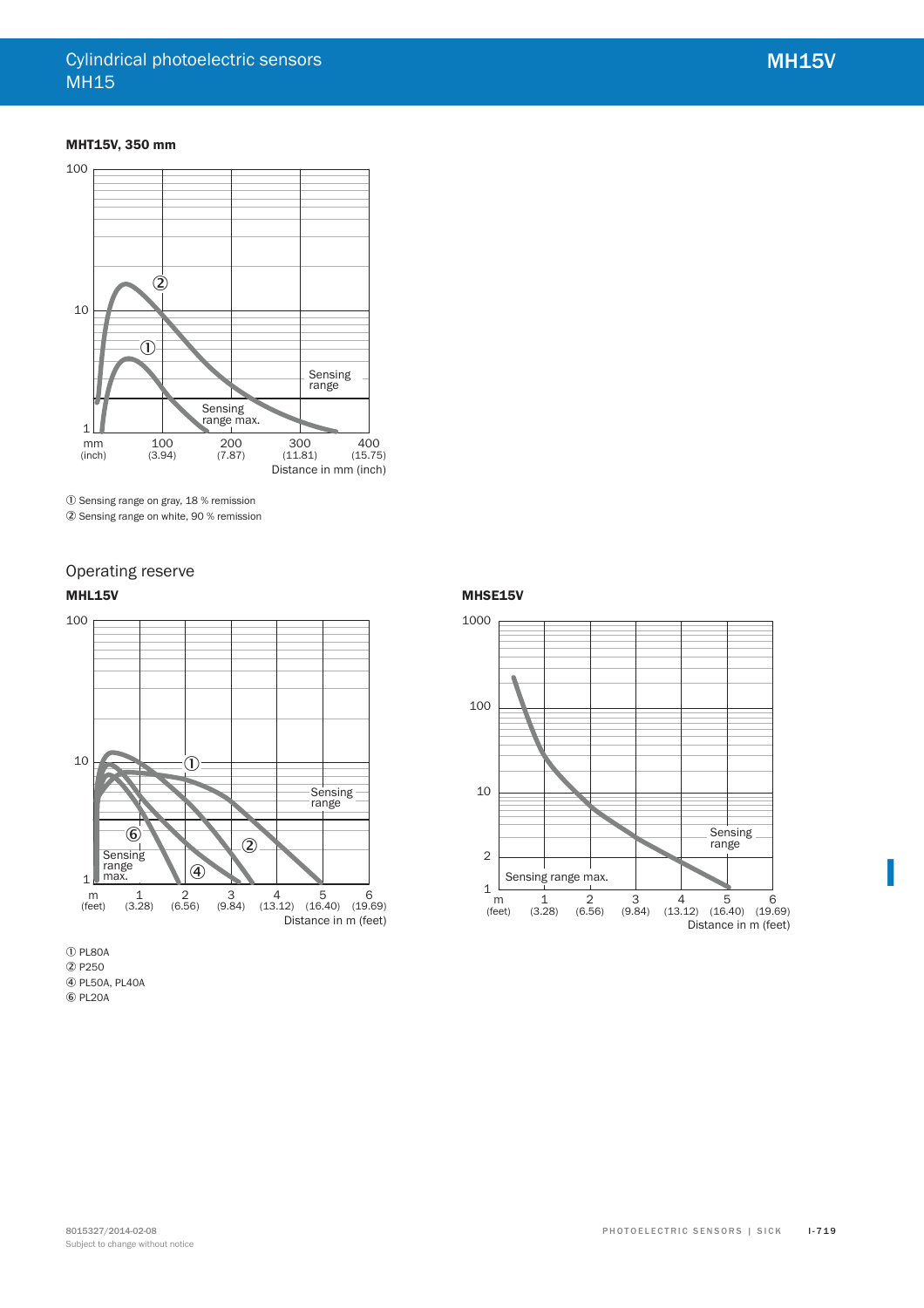# Bar diagrams

# **MHTB15V**



1 Sensing range on black, 6 % remission

2 Sensing range on gray, 18 % remission

3 Sensing range on white, 90 % remission

#### **MHT15V, 350 mm**



1 Sensing range on gray, 18 % remission

2 Sensing range on white, 90 % remission

#### **MHT15V, 100 mm**



1 Sensing range on black, 6 % remission

2 Sensing range on gray, 18 % remission

3 Sensing range on white, 90 % remission

#### **MHL15V**

| U                       | 0.035         |                         |               |               |   | 3.5 |   |                    | 5 |                      |              |
|-------------------------|---------------|-------------------------|---------------|---------------|---|-----|---|--------------------|---|----------------------|--------------|
| $\widehat{\mathcal{Z}}$ | 0.035         |                         | 2.2           |               |   | 3.4 |   |                    |   |                      |              |
| 3                       | 0.035         |                         |               |               | 3 |     | 4 |                    |   |                      |              |
| ⊕                       | 0.035         | 1.4                     |               | 2.4           |   |     |   |                    |   |                      |              |
| $\circledS$             | $0.035$ 1.2   |                         |               | 2.2           |   |     |   |                    |   |                      |              |
| $\circledast$           | 0.035         |                         |               | 1.1<br>$-1.8$ |   |     |   |                    |   |                      |              |
| T                       | 0.035         |                         | 1.1<br>$-1.6$ |               |   |     |   |                    |   |                      |              |
| $\circledS$             | 0.035         | $\substack{0.6 \\ 0.9}$ |               |               |   |     |   |                    |   |                      |              |
|                         | O             |                         |               | 2<br>(6.56)   |   |     |   | 4<br>(13.12)       |   | Distance in m (feet) | 6<br>(19.69) |
|                         | Sensing range |                         |               |               |   |     |   | Sensing range max. |   |                      |              |

1 PL80A 2 P250 3 C110A 4 PL50A, PL40A

**Cd-066**

 $\frac{\text{brn} \cdot 1}{\text{t}}$  + (L+)

blu! 3

 $\frac{\text{wht}}{2}$  not connected **-** (M)

 $\overline{O}$  $b$ lk $\frac{4}{3}$ 

 PL30A, PL31A 6 PL20A P250 CHEM PL20 CHEM

#### **MHSE15V**

**I**



# Connection diagram





1 Sender 2 Receiver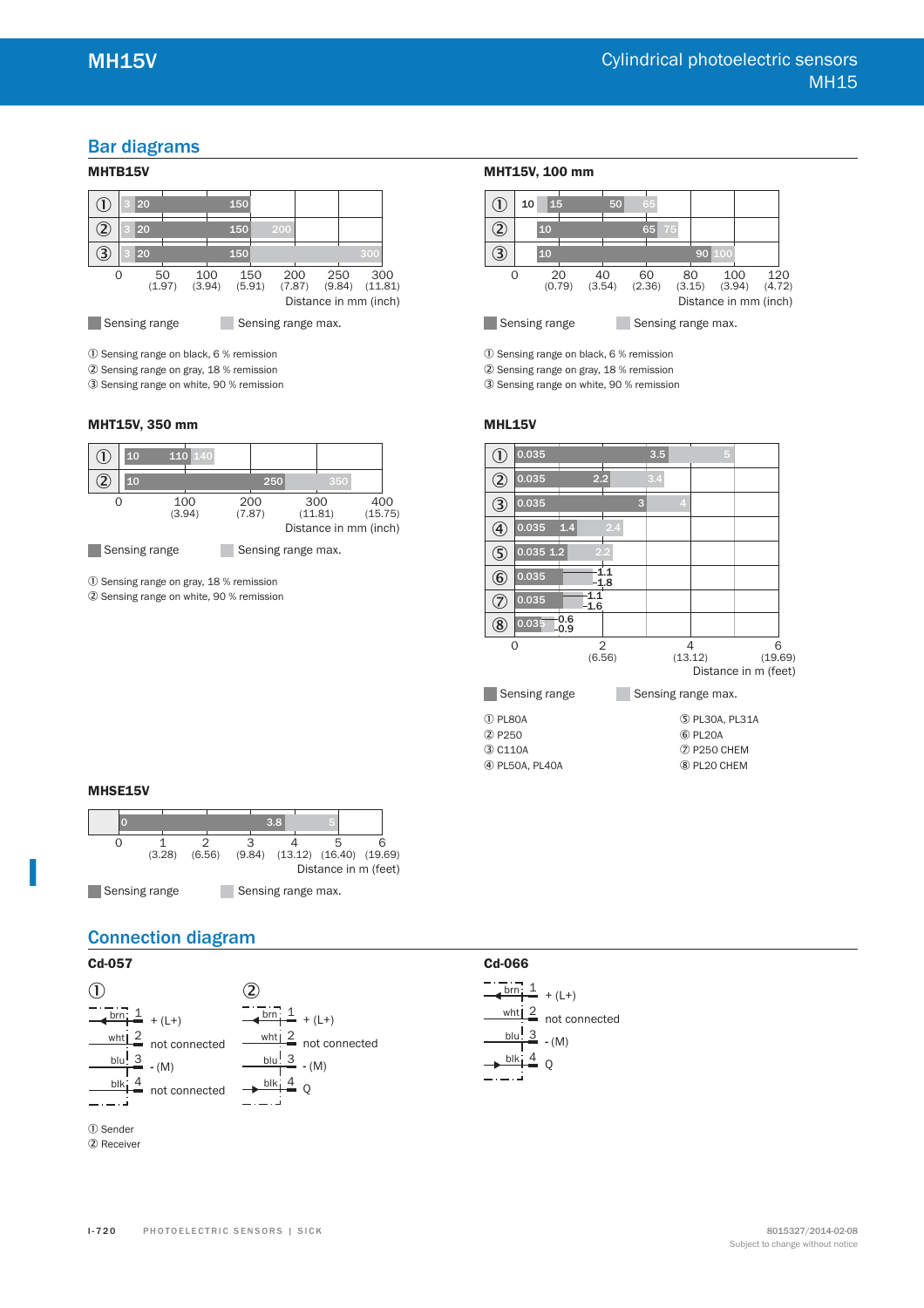# Recommended accessories

# Mounting brackets/plates

# **Mounting plates**

| <b>Figure</b> | <b>Material</b> | <b>Description</b>             | <b>Model name</b> | Part no. |
|---------------|-----------------|--------------------------------|-------------------|----------|
| $0 \perp$     | Stainless steel | Mounting plate for M18 housing | BEF-WG-M18N       | 5320948  |
| 10            |                 | Mounting bracket               | BEF-WN-M18N       | 5320947  |

# Universal bar clamp systems

| Figure | <b>Material</b>                                                             | <b>Description</b>                          | Model name   | Part no. |
|--------|-----------------------------------------------------------------------------|---------------------------------------------|--------------|----------|
| IO     | Stainless steel<br>$1.4571$ (sheet),<br>Stainless steel<br>$1.4408$ (clamp) | Plate NO6N for universal clamp bracket, M18 | BEF-KHS-N06N | 2051622  |

# Reflectors

# **Angular**

| <b>Figure</b>        | <b>Material</b> | <b>Description</b>                                    | Model name            | Part no. |
|----------------------|-----------------|-------------------------------------------------------|-----------------------|----------|
|                      | Plastic         | Chemically resistant, screw connection, 47 mm x 47 mm | P <sub>250</sub> CHEM | 5321097  |
| <b>All Contracts</b> | PMMA/ABS        | Rectangular, screw connection, 80 mm x 80 mm          | PL80A                 | 1003865  |

#### **Fine triple reflectors**

| <b>Figure</b> | <b>Material</b> | <b>Description</b>                                                                                | <b>Model name</b> | Part no. |
|---------------|-----------------|---------------------------------------------------------------------------------------------------|-------------------|----------|
| <b>CONST</b>  |                 | Fine triple, chemically resistant, screw connection, 18 mm x<br>$18 \text{ mm}$                   | PL10F CHEM        | 5321636  |
|               | Plastic         | Fine triple, chemically resistant, screw connection, suitable for<br>laser sensors, 16 mm x 38 mm | PL20F-CHEM        | 5326089  |

#### **Reflective tape**

| <b>Figure</b> | <b>Description</b>           | Model name | Part no. |
|---------------|------------------------------|------------|----------|
|               | Self-adhesive, 50 mm x 60 mm | REF-IRF-56 | 5314244  |